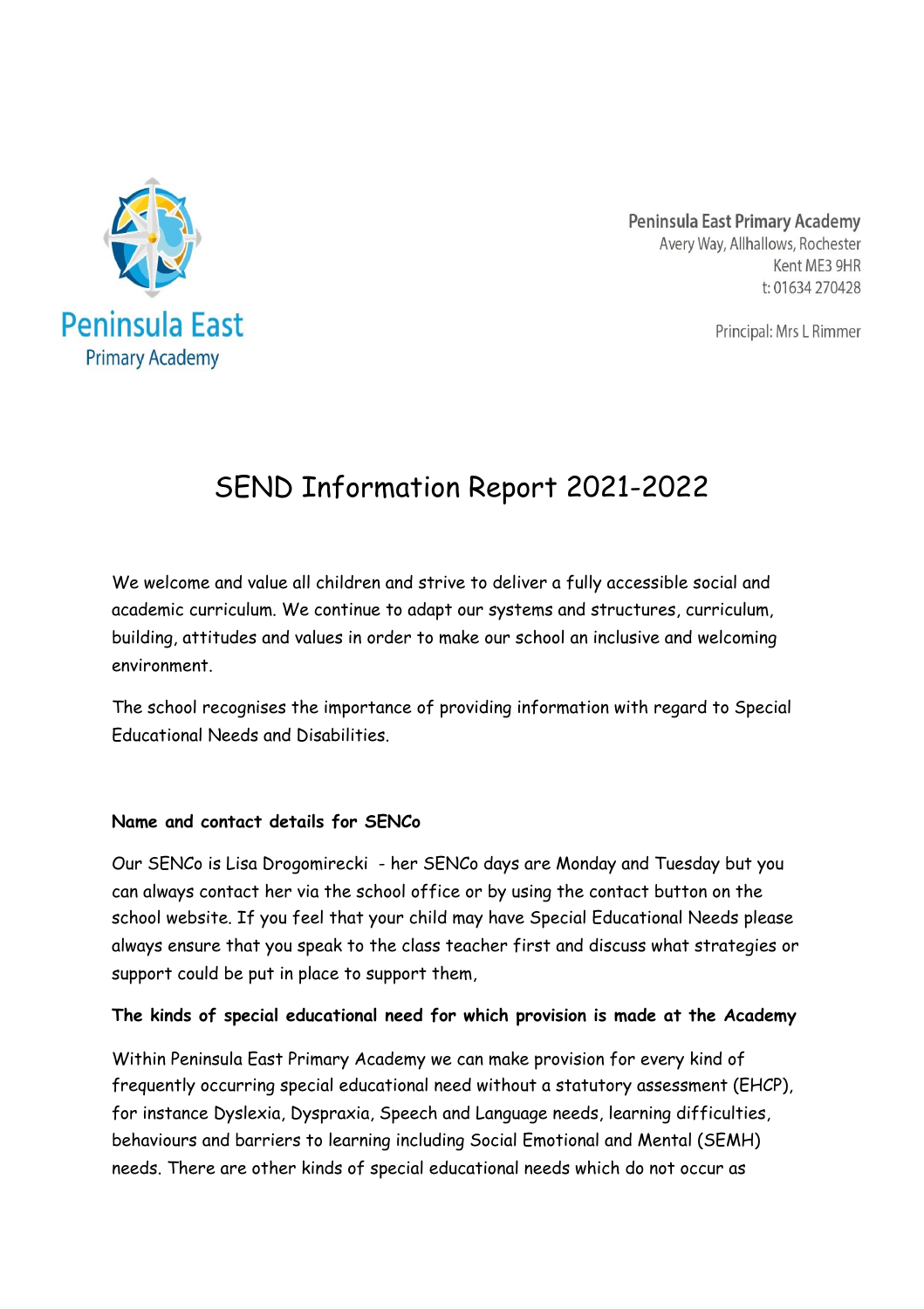frequently and with which the school is less familiar, but we can access training and advice so that these kinds of needs can be met. The school currently meets the needs of children with an EHCP with the following kinds of special educational needs: Communication and Interaction ; Learning and Cognition. Decisions on the admission of children with an Educational Health and Care plan are made by Medway Local Authority.

Children and young people's SEN are generally thought of in the following four broad areas of need and support:

## • **Communication and Interaction:**

At Peninsula East Primary Academy this area is our highest need so we implement a total communication environment within the academy to support all students, alongside this we also use – visual timetables, now and next boards, PECs, Makaton, Language link, Speech link, Speech and Language 1:1 sessions and small group work, SALT therapist reviews / assessments by the Owls Therapy team once a term, social stories, Pre teaching, talk partners, thinking time and we also work closely with the NHS SALT team.

## • **Cognition and Learning:**

Alongside our quality first teaching, we can use screeners to help staff to pinpoint areas of need for pupils. For example the dyslexia screener ( this is not a diagnosis tool) that we use gives us detailed feedback on a number of areas linked to posture, reading, writing and memory. we are able to offer a range of intervention work designed to help children achieve their maximum potential e.g., Precision teaching, phonics, small group work, 1:1 catch up sessions (where appropriate), Our IB PYP curriculum is very adaptive and allows staff to tailor learning to suit pupils' level of understanding as well as their interests and expertise. This year we will also have access to the occupational therapist from the Owls Therapy team to write and support the school to implement therapy plans to support pupils.

## • **Social, Emotional and Mental Health:**

In the current climate this area of need is becoming more apparent for our young people and we implement supportive strategies at the class level, for example the use of bubble books, circle time, PSHCE sessions, but also offer interventions for those pupils who we feel need a bit of extra support these could include – Lego therapy, well-being groups, 1:1 or small group supportive discussions with our family liaison officer and / or SENCO. This year we are also starting to implement Thrive within the academy and will share more information once this is up and running. The IB PYP curriculum that we use at Peninsula East Primary Academy is a very reflective and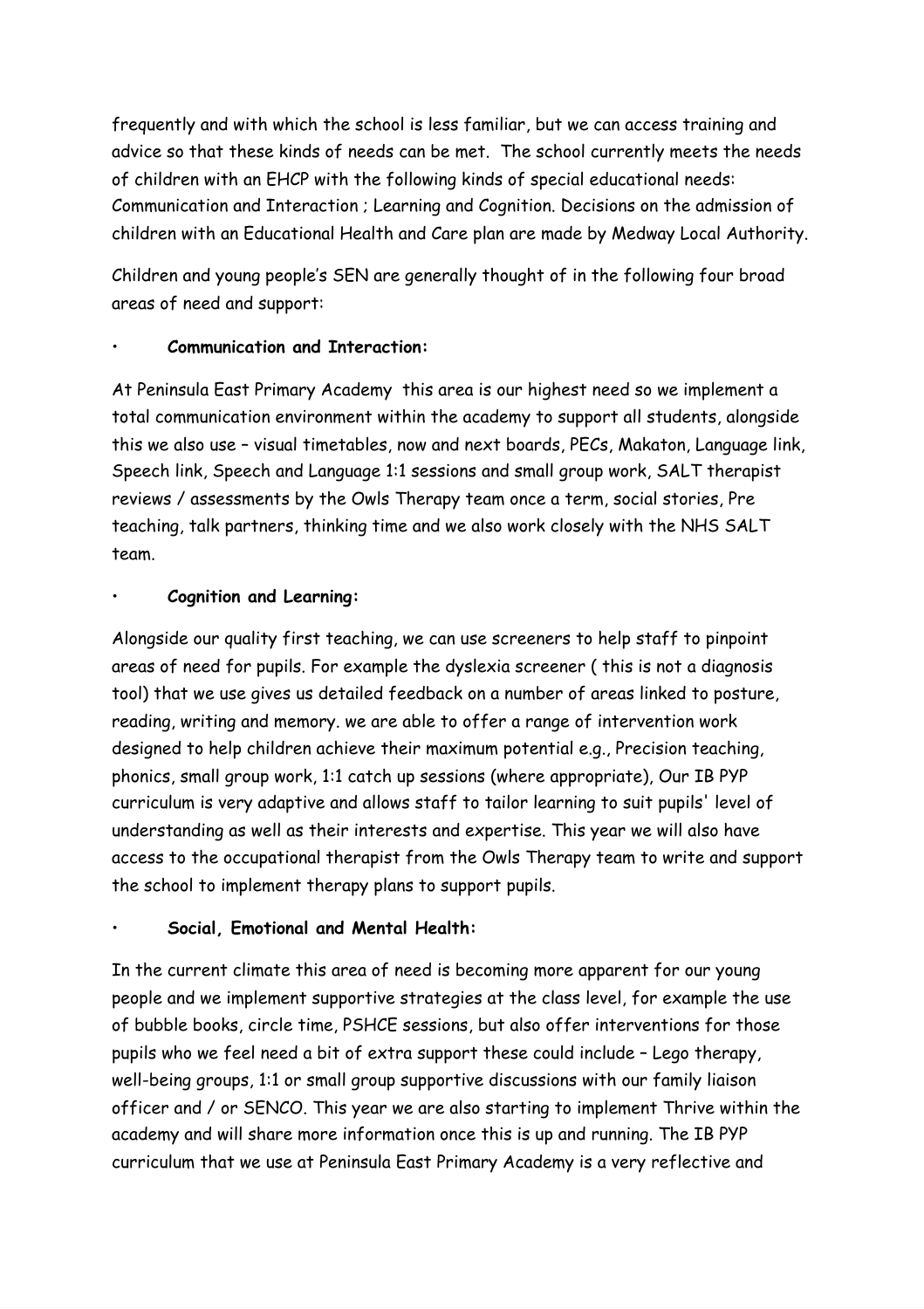personalised curriculum, this allows pupils to think in depth about their work and learn skills that will support them in a plethora of situations as they go into adulthood.

#### **Sensory and/or Physical Needs:**

Once again we use quality first teaching to support pupils in this area, but we also are able to offer assessment and plans from the Occupational therapy team at Owls Therapy during the school year, Fizzy and Beam sessions, visual stress screeners, coloured overlays, task management boards, the teaching of metacognitive strategies, for KS2 pupils access to the google classroom to view slides on pupils chromebooks, processing / thinking time, sensory breaks (calming or arousing), clever fingers, sensory circuits, sloping board, ear defenders, privacy screen, personal working areas, fiddle toys, the ability to change around furniture to support pupils to feel comfortable in their working position in the classroom and around school. The site team will also support the school to adapt the academy environment for pupils with physical needs.

## **Information about the policy for identification and assessment of children with SEN**

Within the school academic year we monitor the progress of all children 3 times a year to review their academic progress. This is a formal process involving key staff including the class teacher, senior leadership and Special Educational Needs Coordinator during pupil progress meetings.

Where progress is not sufficient, even if special educational needs have not been identified, we put in place extra support to enable the child to catch up. Examples of extra support are booster groups for phonics, mathematics, writing, spelling, Fizzy and Clever Hands, speech and language programmes. Some children may continue to make inadequate progress, despite high-quality teaching targeted at their areas of need. For these children, and in consultation with parents, we will use a range of assessment tools to determine the cause of the learning difficulty.

At Peninsula East Primary Academy we are experienced in using the following assessment tools: Speech link, Language Link, Dyslexia screening, Behaviour checklist, ASD checklist and ADHD checklist. We have access to external advisors for children who meet the criteria, such as the LAT (Leigh Academy Trust) Educational Psychology Service. The school SENCo will attend regular meetings with the LAT EPs to discuss pupils that the Academy feel might need extra support, parents are carers are always informed if their child will be discussed at these meetings and keeps informed of the outcome of these meetings and what our next steps will be. Mrs Drogomirecki also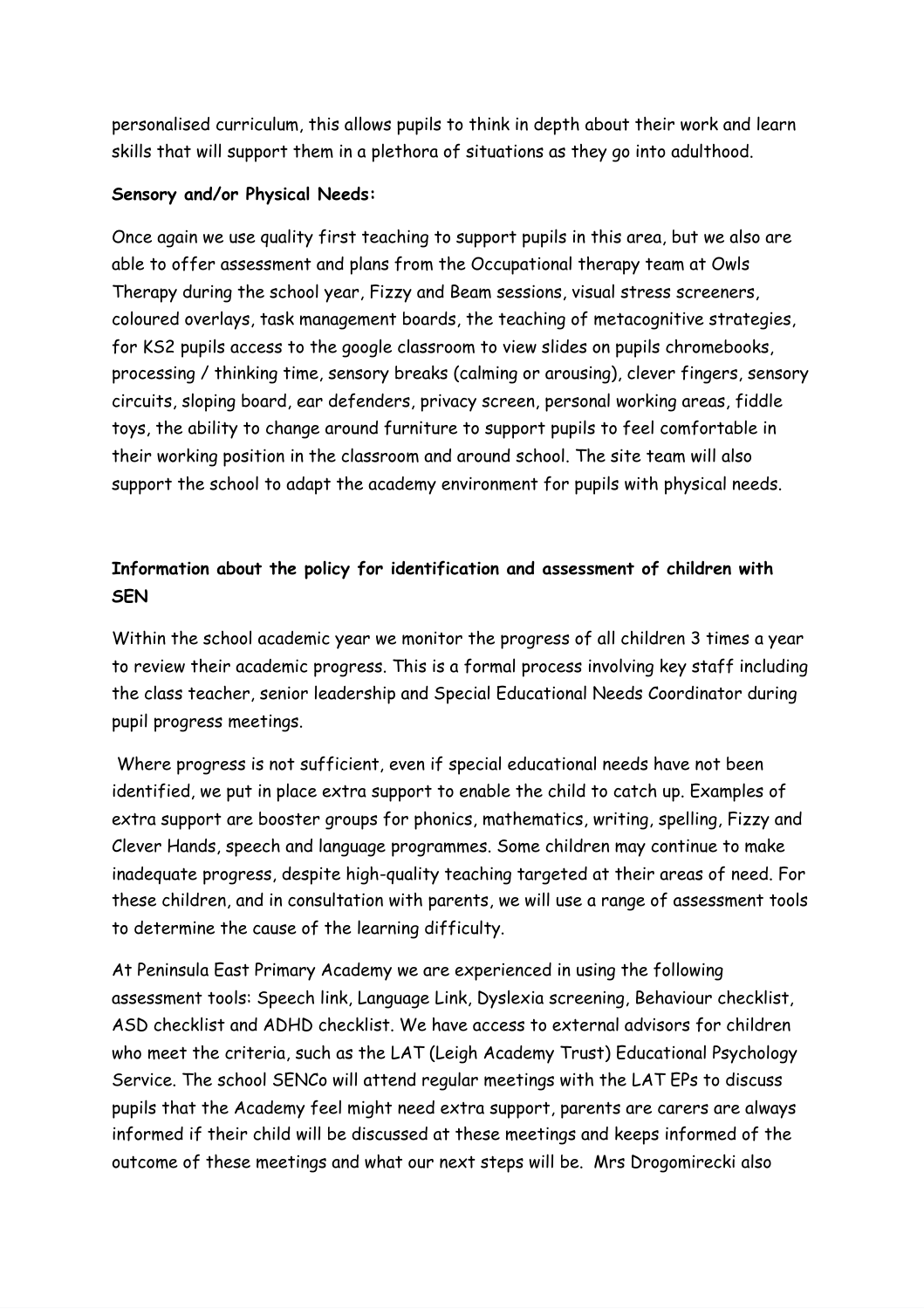meets with the School health team at least 3 times a year to discuss pupils who we might be looking at diagnosis for or maybe support within school, again parents and careers are always asked for their consent for these meetings and informed of the next steps.

The purpose of this more detailed assessment is to understand what additional resources and different approaches are required to enable the child to make better progress. These will be shared with parents, put into a SEN support plan and reviewed regularly, and revised if necessary. At this point we will have identified that the child has a special educational need, as the school is making special educational provision which is additional to quality first teaching. At this stage the child will be placed on the Special Educational Needs register and the parents will be informed.

## **The arrangements that the Academy makes for consulting parents, careers and young people**

The SENCo will arrange meetings for those children on the SEND register to discuss progress, next steps and future goals. These meetings will take place three times a year and will include annual reviews for EHCPs and they may take place during the academy's normal parents evening sessions. To ensure that everyone has a voice in these meetings the SEN support plan has sections for both the parents/ careers and the child. If it is felt that the child would benefit from being part of the meeting with professionals this can be discussed but usually it would normal practise for the child to be spoken to before these meetings so that they are able to have a say on how they feel they are progressing and what support the feel they might benefit from. As previously mentioned we have a range of professionals that we can work with to support the pupils in our academy, these professionals will also discuss with parents and carers their view on the pupil and what support they may need. IT may also be that through working with these professionals it is decided that an EHCP might be the best route to support the pupil.

If the pupil is a looked after child or they have a social / Early help worker, their progress will also be fed back during relevant meetings, these sessions will stand alone from the previously mentioned review meetings.

## **The Academy's approach to teaching children with special educational needs and how the curriculum and learning environment is adapted for them.**

High quality teaching, differentiated for individual children is the first step in responding to children who have or may have SEN. Additional intervention and support cannot compensate for a lack of good quality teaching. The Academy regularly and carefully reviews the quality of teaching for all children, including those at risk of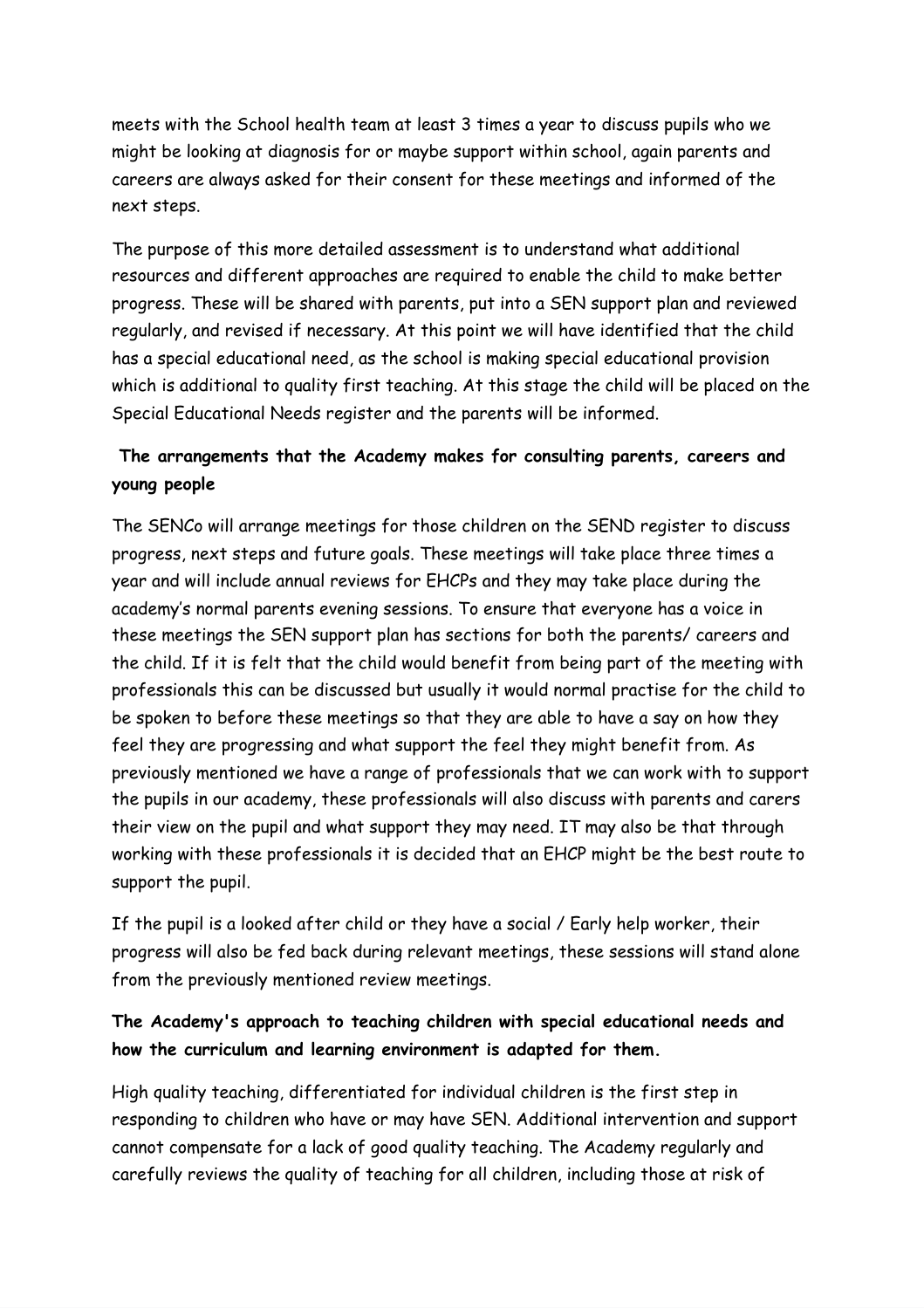underachievement. This includes reviewing and, where necessary, improving teachers' understanding of strategies to identify and support vulnerable children and their knowledge of the SEND including regular training on SEND Code of Practice. At Peninsula East Primary Academy we use the IB PYP curriculum, this teaches our pupils to be global citizens and independent learners. The cornerstone to this curriculum is how it can be adapted and personalised for learners. This means that every child can access their learning at their own level and in their own way supported by their peers and members of staff when needed,

Within Peninsula East Primary Academy we monitor the quality of teaching and learning provided by all teachers and teaching assistants on a termly basis. We follow the core Standards advice developed by Medway Council to ensure that our teaching conforms to best practice.

In meeting the core standards, we employ additional teaching approaches, as advised by internal and external assessments e.g. one to one support, precision teaching, mentoring, small group teaching and use of ICT software learning packages. These are delivered through the funding provided to the school as 'notional SEND funding' and pupils who require additional support that do not have an Educational, Health and Care Plan will be assessed as to whether an application for 'Top Up' Funding is appropriate. If it is agreed with parents that 'Top Up' Funding is the best way forward, then the SENCO will apply on behalf of the school. The provision for these pupils will then be defined by their costed provision plan. These will be reviewed annually.

## **How do we enable pupils with SEN to engage in activities with other pupils who do not have SEN?**

Pupils with SEN are not taught separately, we take great care in ensuring that pupils with SEN feel part of their home class, this is why we try hard to have interventions within the classroom or as part of the whole class routine. If pupils are taken out of class we try to stagger these times so that pupils do not always miss the same lessons each week. We also try to encourage all pupils to try all activities and will adapt activities so that they are inclusive for all members of our school community. All clubs, trips and activities offered to pupils within the Trust are available to pupils with SEN, either with or without an EHCP. Where necessary, the Academy will use the resources available to provide additional adult support to enable the safe participation of the pupil in the activity.

## **How the Academy evaluates the effectiveness of its provision made for pupils with SEN.**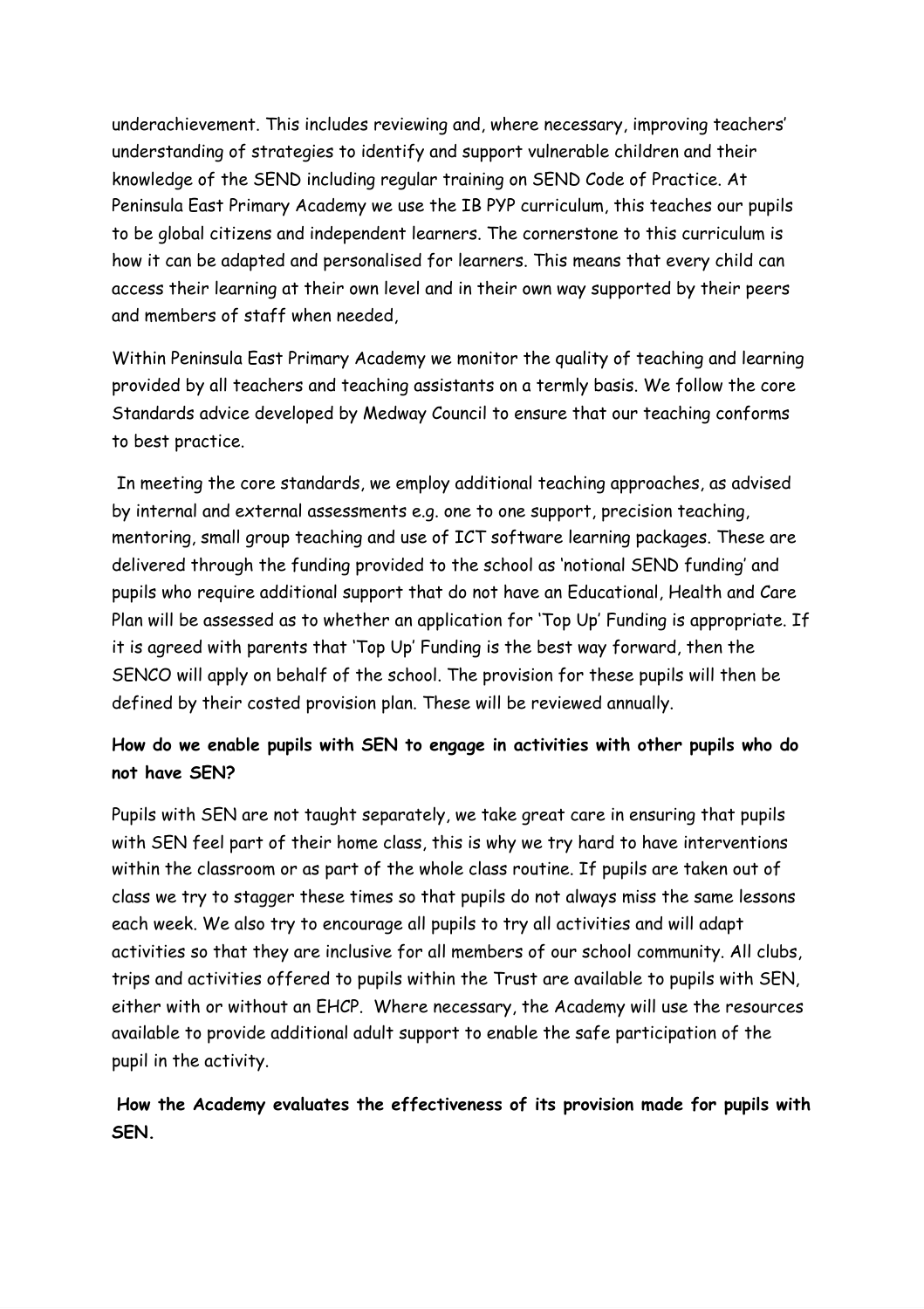The school SENCo attends all pupil progress meetings to discuss with staff the support that the pupils in their class have and how effective the interventions/ provisions are. Mrs Drogomirecki also meets with Learning Support Assistants (LSA) to discuss their interventions and completes drop in sessions to support LSAs with next steps but also to celebrate the progress being made for these pupils. LSAs complete intervention record sheets which feed into the class teachers provision map and shows small steps of progress that have been made, the SENCo will then use this information to evaluate each provision to ensure that pupils receive high quality intervention at all times.

#### **What expertise and training do our staff have to support pupils with SEN?**

Our SENCo is currently completing the National SENCo award which is a requirement for all newly appointed SENCOs. All Staff have regular training on SEND, including the 4 broad areas of need and interventions to support each area, PECS, Makaton, behaviour management,supportive interventions, outside agencies also attend the academy to provide up to date training. The Academy is part of The Chartered College of Teaching who provide a huge range of CPD training for teachers. All staff also work closely with Speech and Language Therapists, Occupational Therapists, The school Health team and Educational phycologists among others and implement plans and next steps that are agreed upon for support. The Academy will also be starting to implement THRIVE techniques this year to support pupil Social and Mental Health. Knowledge, skills and practice is shared in the Academy and within the Leigh Academy Trust there are a number of Special schools that we can call upon for support if needed.

#### **Arrangements made for supporting children in moving between phases of education**

Every pupil on our SEND register will have a carefully managed transition to their next phase of education. The class teacher and SENCo will have discussions with the relevant members of staff in the next school to ensure that all information is handed over clearly, this will include the pupils SEN support plan and recommendations for interventions and next steps. The pupil and their family will be given the opportunity to visit the new school with the agreement from all parties, this will allow the pupil to see their new environment and have a chance to discuss any concerns they may have. Where a transition is made within The Peninsula East Primary Academy there will be meetings between teachers and the SENCo to discuss how best to support the pupils' transition. Pupils will also have access to a transition document that will introduce their new class teacher to them before they meet them.

#### **Where can the Local Authorities local offer be found?**